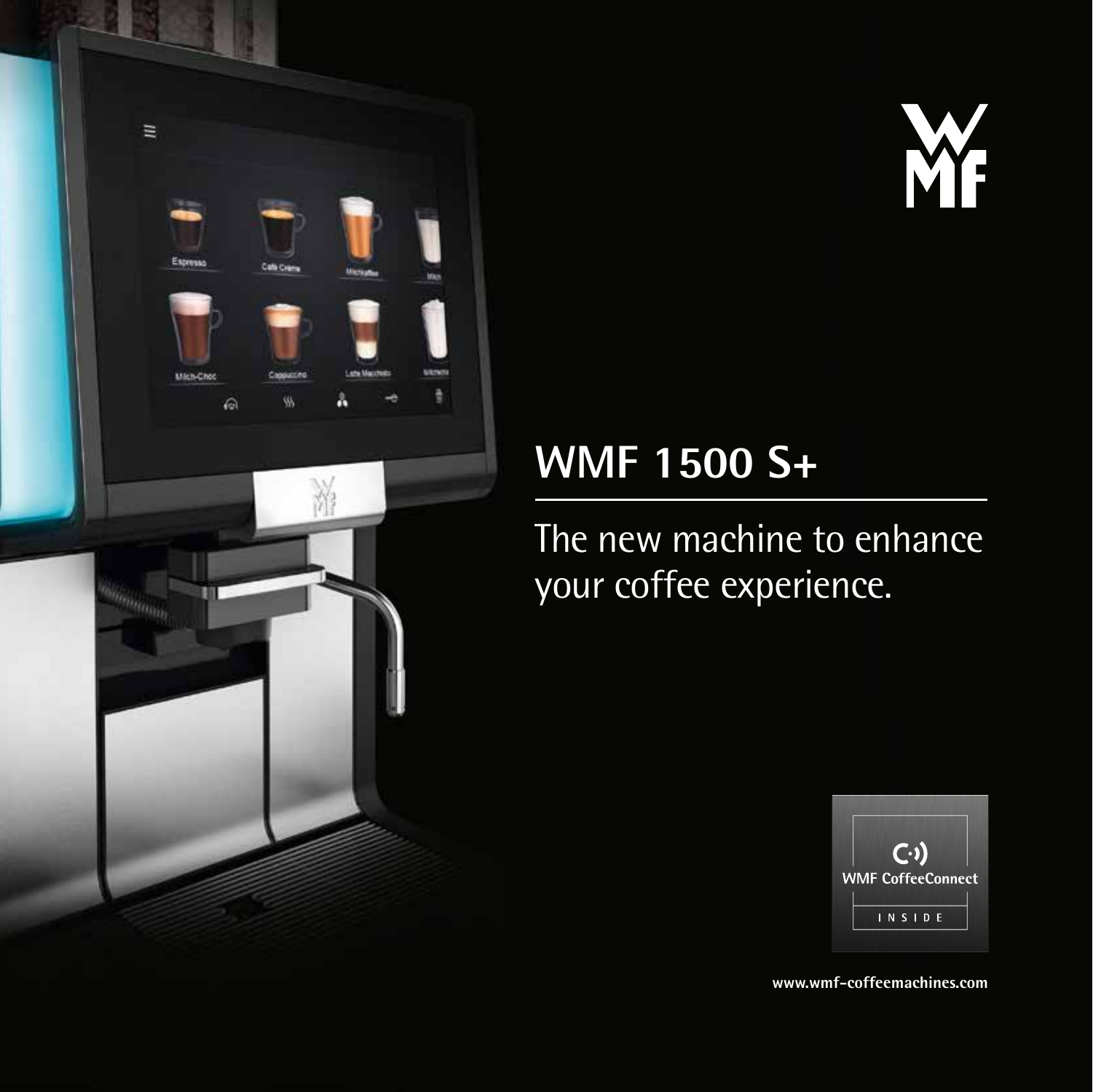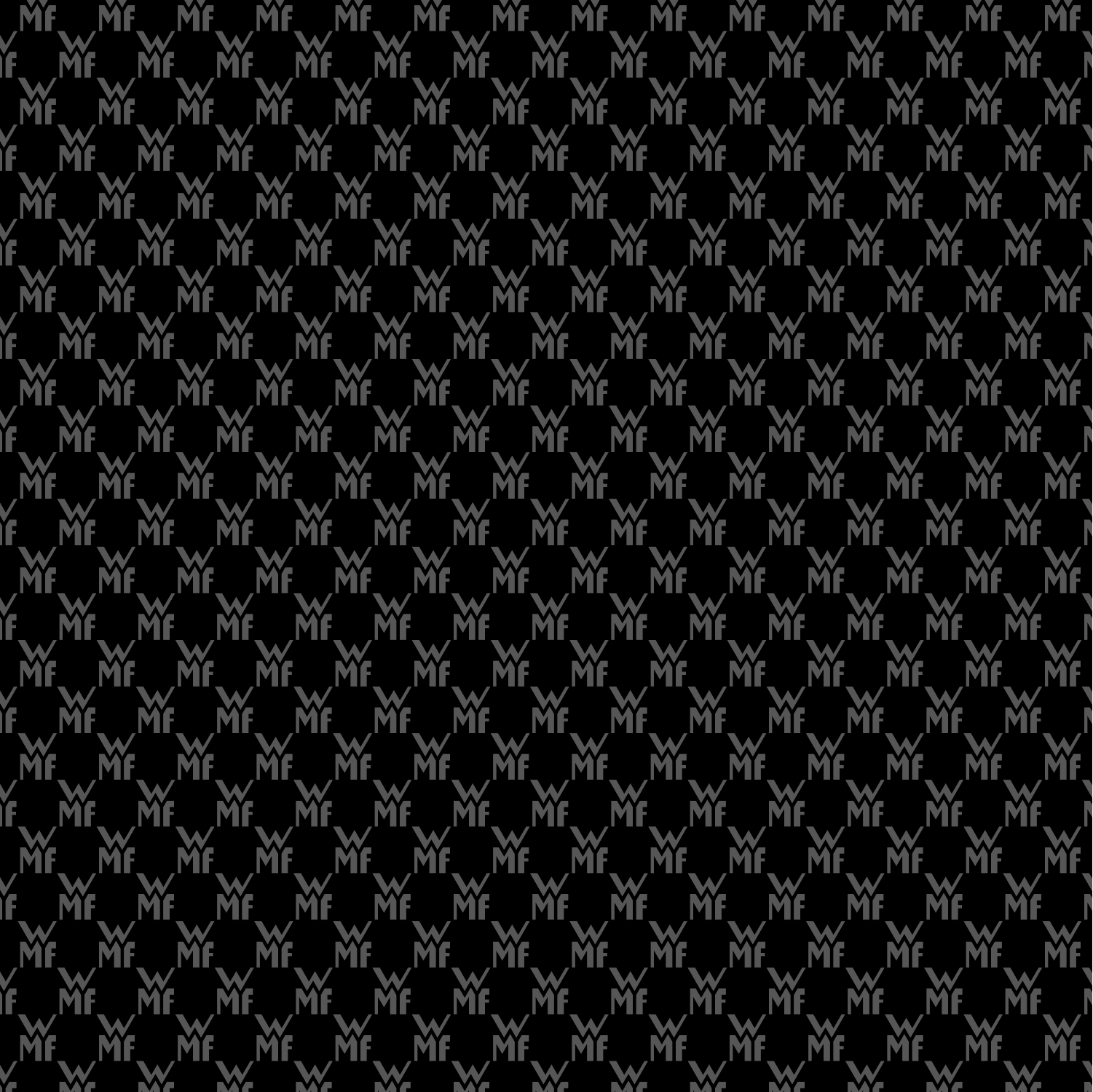## **Content**

#### **WMF 1500 S+** 4

The new machine to enhance your coffee experience.

#### **Highlights** 6

Discover the new WMF 1500 S+

### **Technical Information** 10

The features of the WMF 1500 S+

### **Additional devices** 12

A comprehensive portfolio.

#### **Contact Details** 14

How to contact us.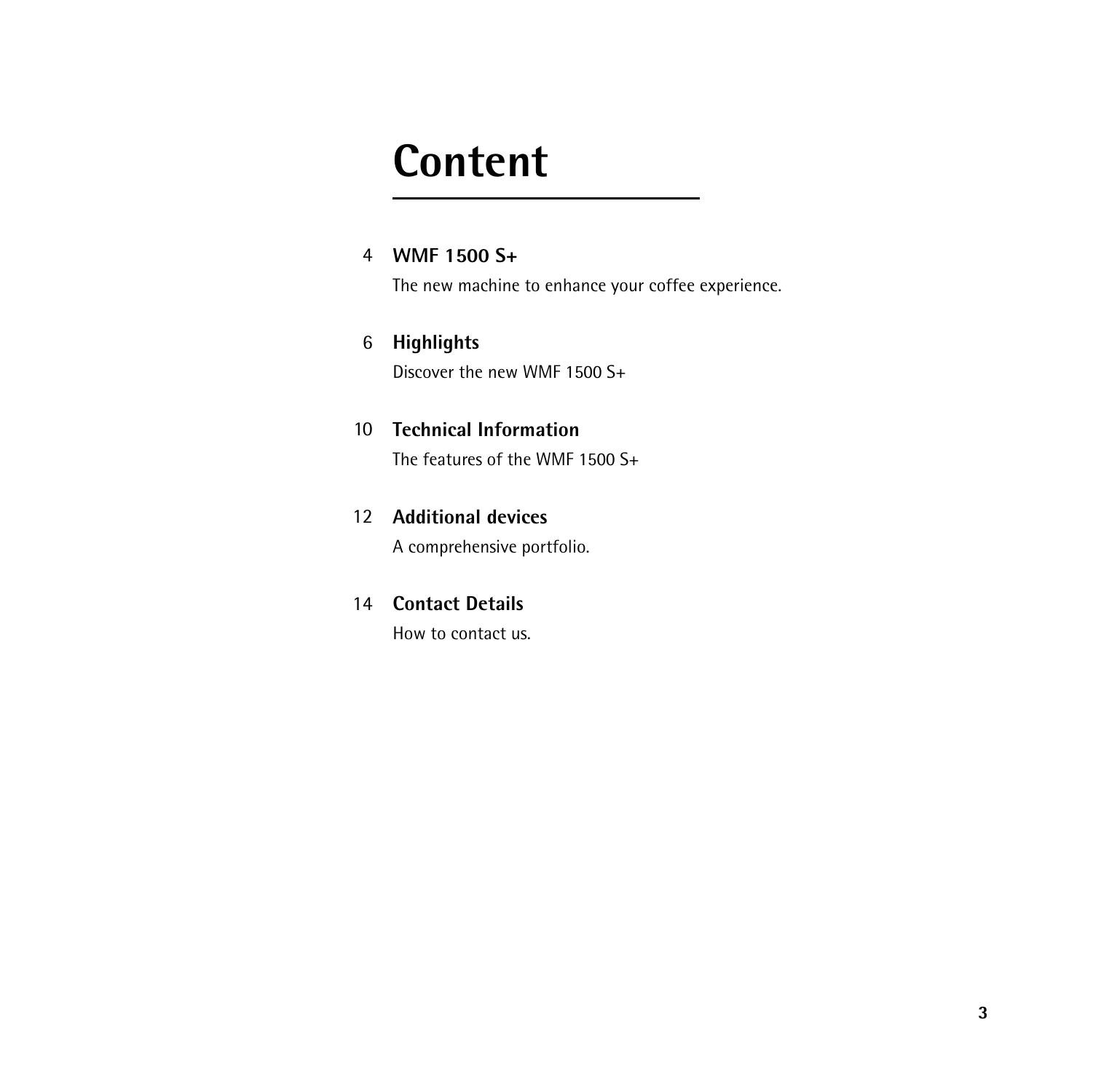#### WMF 1500 S+

# **WMF 1500 S+**

## The new machine to enhance your coffee experience.

With a 10-inch touch display, the new WMF 1500 S+ speciality machine offers all information at a glance – including nutritional information, promotional offers and usage videos.



Geared towards medium-sized coffee enterprises in a wide range of areas, numerous templates ensure that the fully automatic machine fulfils the needs of all users visually, functionally and linguistically. The internal values also impress across the board.The revolutionary Dynamic Coffee Assist permanently guarantees the highest quality of all espresso-based coffee specialities offered by the WMF 1500 S+. The automatically height-adjustable spout and a new Choc Mixer permit maximum ease of use and convenience. The WMF CoffeeConnect digital solution allows you to fully leverage sustainable business models to increase the efficiency of your coffee enterprise.

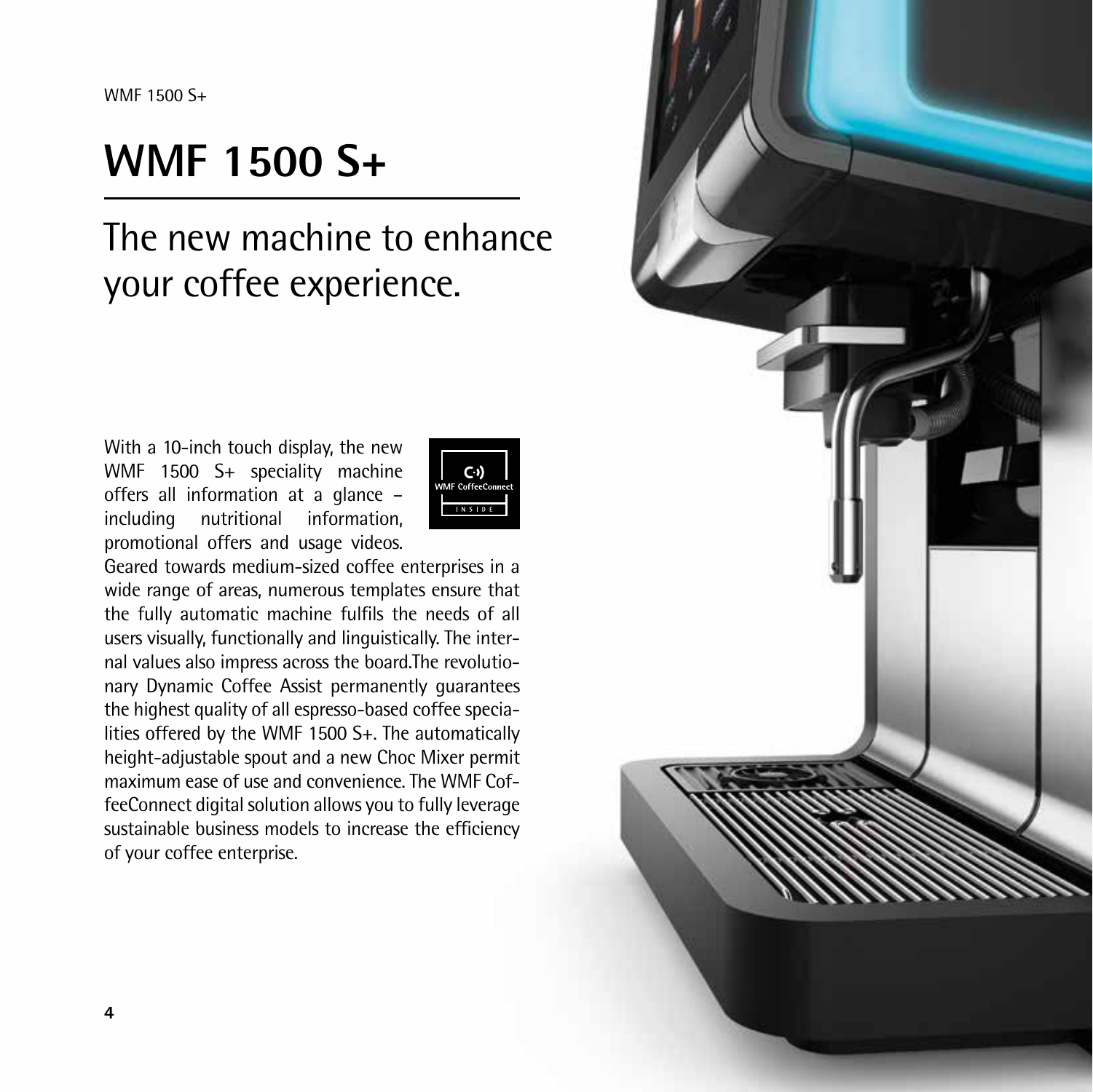Highlights

### **Highlights**

- Improved hoppers **A**
- Choc Mixer **B**
- 10-inch touch display **C**
- Milk Excellence Sensor **D**
- Automatically height-adjustable spout **E**
- Dynamic Coffee Assist **F**

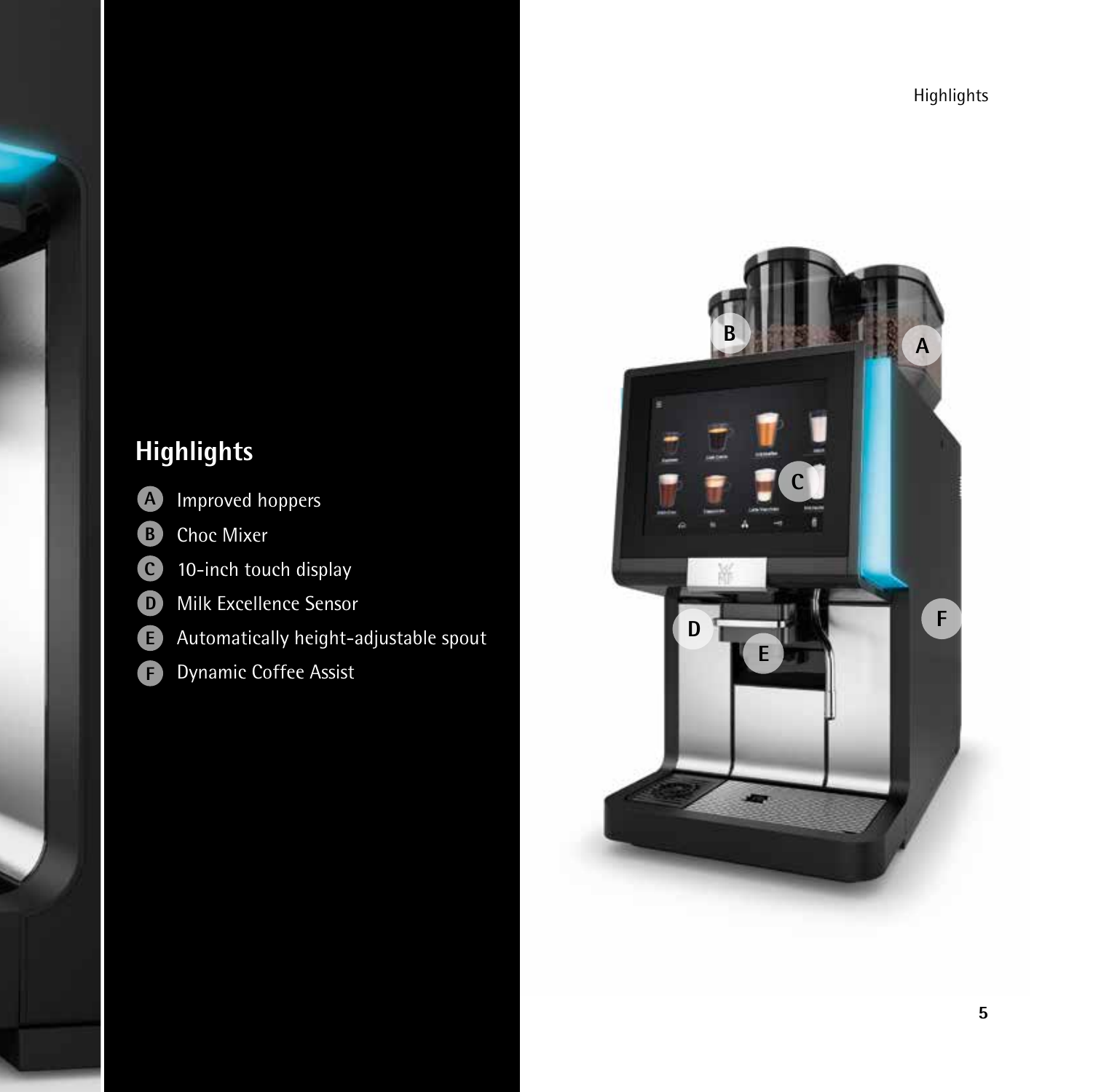

#### **10-inch touch display**

The clearly structured interac tive colour display of the WMF 1500 S+ facilitates custom de signs by selecting your own co lour scheme and importing your own beverage images and even videos. Navigation with quick access to the main menu is intu itive thanks to touch and swipe functionality.

#### **Toolbar**

An individually configurable toolbar on the display offers further intelligent customisa tion options and provides quick access to special functions.

#### **Individual beverage size**

Before each beverage dispens ing, the user can determine the individual filling quantity via an easy-to-use touch slider.

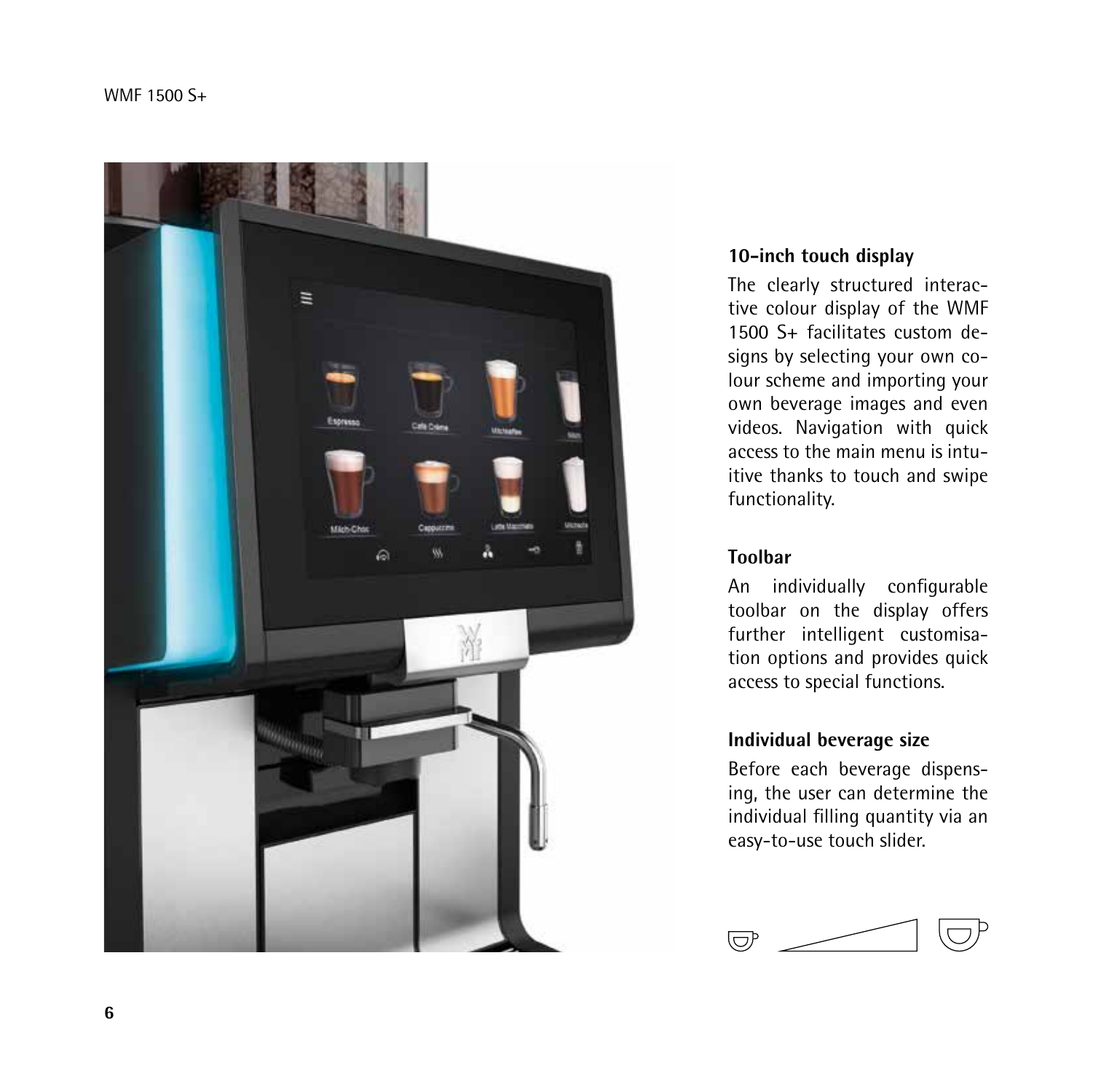#### **Discover the new WMF 1500 S+**



#### **Automatically heightadjustable spout**

With the coffee spout correctly positioned, the beverage temperature remains perfect and unsightly splashes of milk on the housing are a thing of the past. To achieve this, the spout height of the WMF 1500 S+ automatically adjusts to every preset stored for the recipe. The automatic height adjustment is available as standard with the Dynamic Milk System.



#### **Dynamic Coffee Assist**

The revolutionary Dynamic Coffee Assist permanently guarantees the highest quality of all espresso-based coffee specialities offered by the WMF 1500 S+. Once the beverage quality has been set, it is continuously monitored and the most important factors for enjoyment, such as the ground coffee quantity and grinding degree, are automatically adjusted if necessary. This way, brewing time, extraction and value remain consistent and you can be sure to offer your customers consistent coffee quality of the highest level at all times.



#### **Milk Excellence Sensor**

Hygiene is not the only thing that matters in milk management. Protecting the milk system is also essential for consistently high milk quality. The Milk Excellence Sensor does exactly this job: like the empty sensor in the cooler, it protects the mixer of the Dynamic Milk system. It measures via ultrasonic-technology the flow and the temperature of the milk without contact. Malfunctions due to air bubbles are also detected accurately. If deviating results occur, the system automatically adjusts the settings.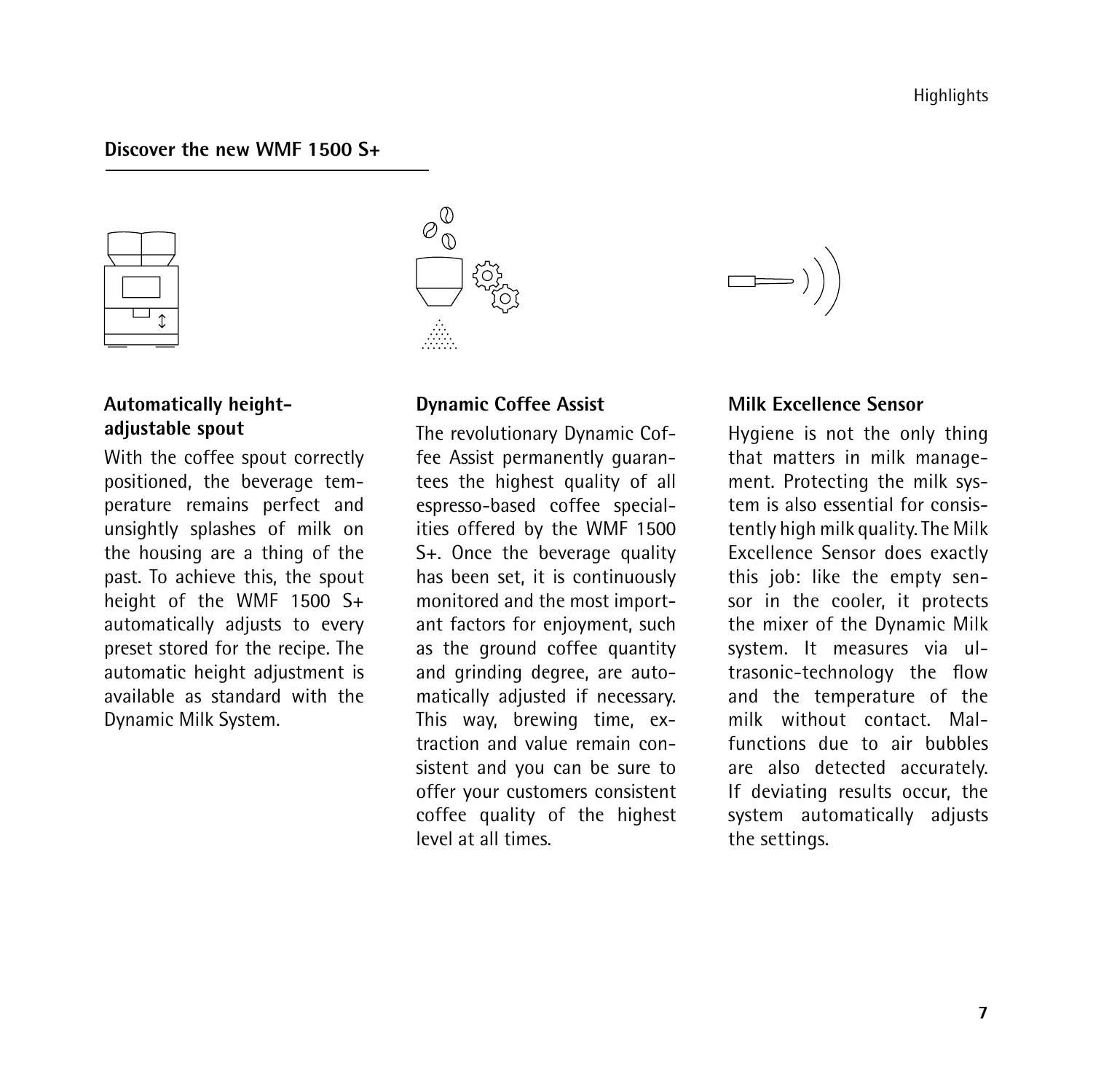

#### **PostSelection**

In the self-service mode, the guest can request a tour of beverage options via "Post Selection". The guest is then guided step-by-step through the individual beverage options (cup size, with or without caffeine...) until their desired beverage is fully automatically prepared. All beverage options can of course be tailored to the individual customer.

You can use the customer's time and attention whilst their beverage is prepared for on-screen advertising in the self-service area.



#### **Practical functions**

Practical Small-Medium-Large functions (SML) simply match each desired beverage to the various predefined filling volumes. You have the option of using keyboard layouts with both a different button arrangement and number of buttons, as well as various colours, backgrounds and transparencies. This enables users to select a single tier self-service layout in the self-service area. You can also upload and insert your own beverage images.



#### **Automatic cleaning**

The cleaning functions are also designed to work perfectly in tandem with one another.

Simple, fast and fully automatic, reducing daily tasks to a minimum. It is not even necessary to remove the foamer head.

With Basic- or Easy-Milk, the foamer head must be cleaned manually once a week and placed in a cleaning liquid.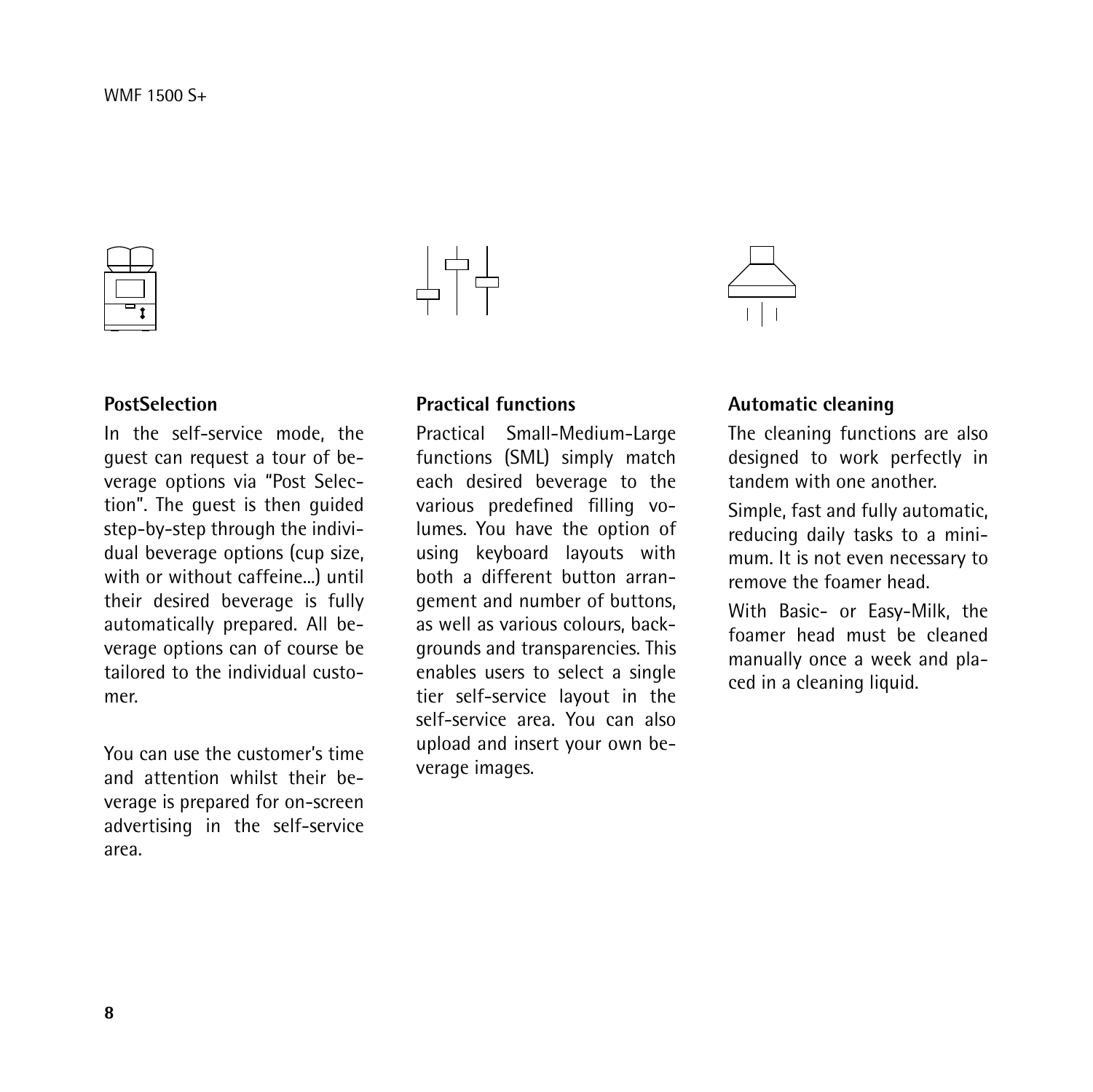

#### **Improved hoppers**

For a completely harmonious overall impression, the three bean/powder hoppers on the WMF 1500  $S+$  have a uniform appearance. In addition to attractive design aspects, the new speciality machine offers the greatest possible choice of coffee varieties: machines equipped with two grinders and powder hoppers also provide the option of using the manual insert for the use of ground coffee.



#### **Choc Mixer**

The newly developed patented Choc Mixer impresses with its easy handling, cleaning and maintenance. Thanks to the magnetic lock, correct insertion of the mixing cup is guaranteed. An integrated sensor also monitors the perfect fit of the mixer wheel.



#### **HAACP conform**

Data backup, software updates and cleaning protocol downloads – download and set with a USB stick, in line with HACCPcompliant operation.



#### **Water supply**

The option of having either a water tank or mains water connection enables you to adapt to all requirements and any kind of water supply - keeping you flexible at work.



#### **SteamJet**

The patented SteamJet warms every cup with steam in the shortest possible time – this means that beverages remain hot for a long time, guaranteeing perfect coffee indulgence.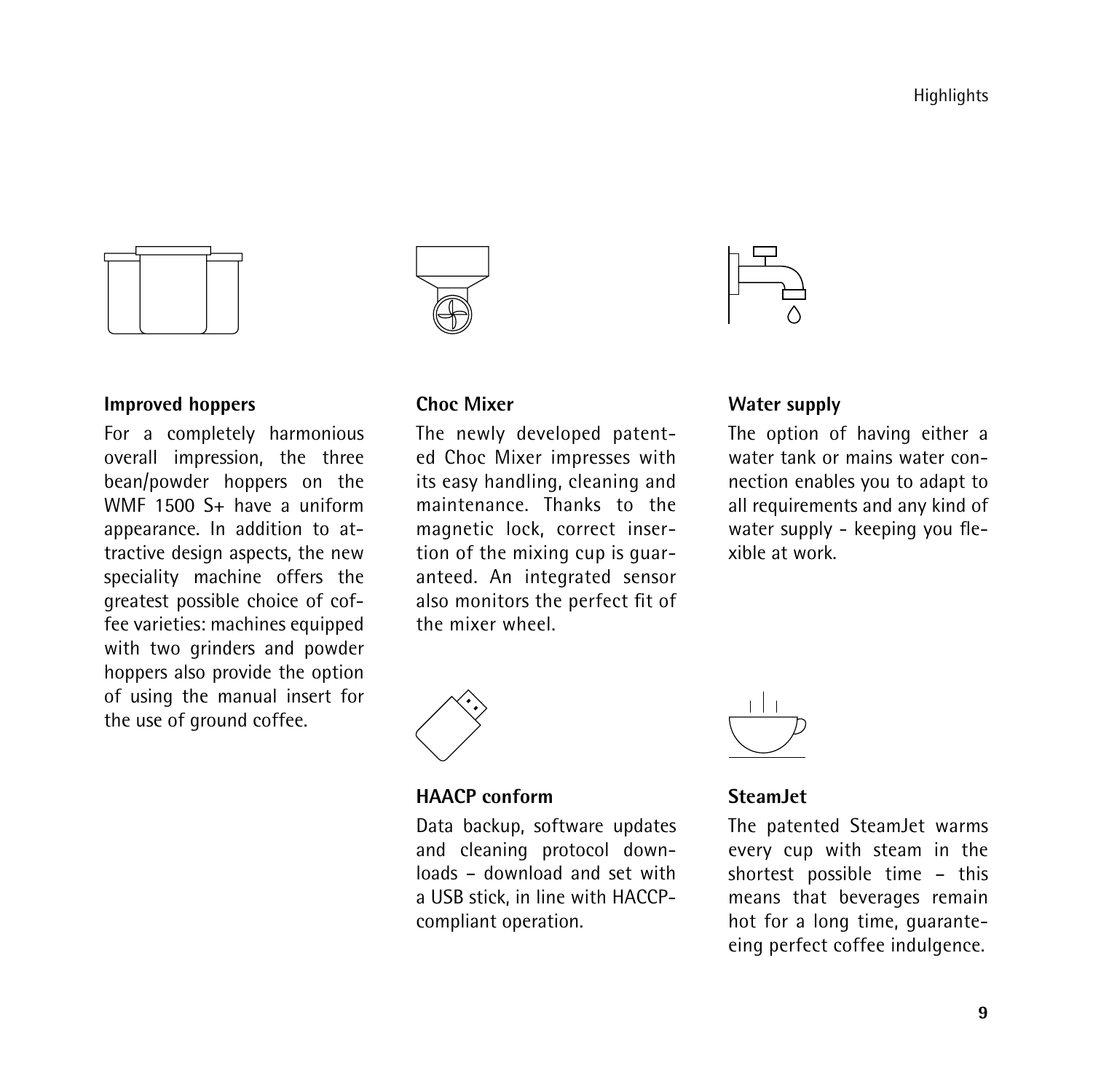WMF 1500 S+

# **Technical Information**

### The features of the WMF 1500 S+



325 mm 590 mm



716 mm

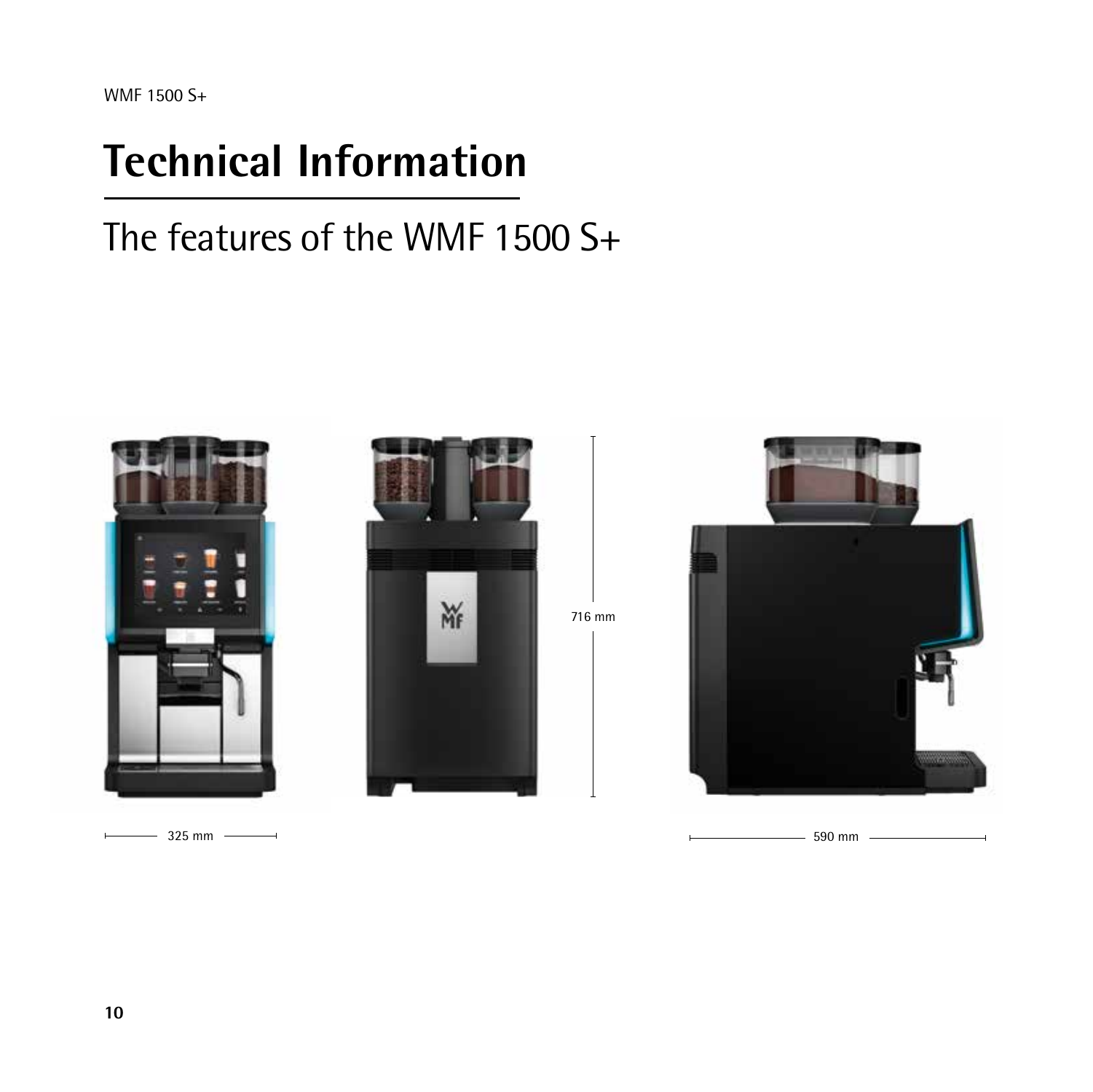| <b>WMF 1500 S+</b>                                                                                                            | <b>Basic Milk</b>                                       | <b>Easy Milk</b>                                      | <b>Dynamic Milk</b> | The WMF 1500 S+ is available with |           | the following milk and steam systems: |
|-------------------------------------------------------------------------------------------------------------------------------|---------------------------------------------------------|-------------------------------------------------------|---------------------|-----------------------------------|-----------|---------------------------------------|
| Recommended daily / max. hourly output*                                                                                       |                                                         | Up to 180 cups                                        |                     |                                   |           |                                       |
| Nominal output / Power supply                                                                                                 | 2,75 - 3,5 kW / 220 - 240 V 2,75 - 3,5 kW / 220 - 240 V |                                                       |                     |                                   |           |                                       |
| Output per hour according to DIN 18873-21<br>Espresso / 2 espressos<br>Café crème /2 café crèmes<br>Cappuccino /2 cappuccinos |                                                         | 124 / 194 cups<br>96 / 122 cups<br>124 / 194 cups     |                     | <b>BASIC</b>                      | $\ddot{}$ | <b>BASIC</b>                          |
| Cold milk beverages                                                                                                           |                                                         | √                                                     | V                   | <b>MILK</b>                       |           | <b>STEAM</b>                          |
| Cold milk foam beverages                                                                                                      |                                                         |                                                       | N                   |                                   |           |                                       |
| Total hot water output / hour                                                                                                 |                                                         | 143 cups                                              |                     |                                   |           |                                       |
| Energy loss per day<br>according to DIN 18873-2<br>Topping / Basic Milk                                                       | 1,29 kWh                                                | 1,37 kWh                                              | 2,10 kWh            | EASY<br><b>MILK</b>               |           | <b>BASIC</b><br><b>STEAM</b>          |
| Coffee bean hopper                                                                                                            |                                                         | Right and left approx. 1100 g, centered approx. 550 g |                     |                                   |           |                                       |
| Choc or topping hopper (optional)                                                                                             |                                                         | Approx. 2000 q                                        |                     |                                   |           |                                       |
| External dimensions (width / height** / depth)                                                                                | 325 / 716 / 590 mm                                      |                                                       |                     |                                   | $\ddot{}$ |                                       |
| Water supply                                                                                                                  | Water tank (approx. 4.5 l) or fixed water supply        |                                                       |                     |                                   |           |                                       |
| Empty weight (depending on configuration)                                                                                     | 32 kg - 36 kg                                           |                                                       |                     | <b>DYNAMIC</b><br>MILK            |           | <b>BASIC</b><br><b>STEAM</b>          |
| Continuous sound pressure level (LpA)***                                                                                      |                                                         | $<$ 70 dB(A)                                          |                     |                                   |           |                                       |

\* Performance was recorded using a machine with fixed water supply and is dependent on cup size, quality settings, spout, model and nominal power rating. The basis for the recommended max. daily capacity is the respective selected service concept. These average values are provided as a guide. Let our trained WMF personnel put together a customised coffee machine solution for you.

\*\* Height with bean hopper with lock, no lock.

\*\*\* The A-weighted sound pressure level LpA (slow) and LpA (impulse) in the operating personnel´s workplace is always under 70 dB(A) in every mode of oper tion. From 5° dKH (carbonate hardness), a WMF water filter must be fitted.

Technical changes are reserved.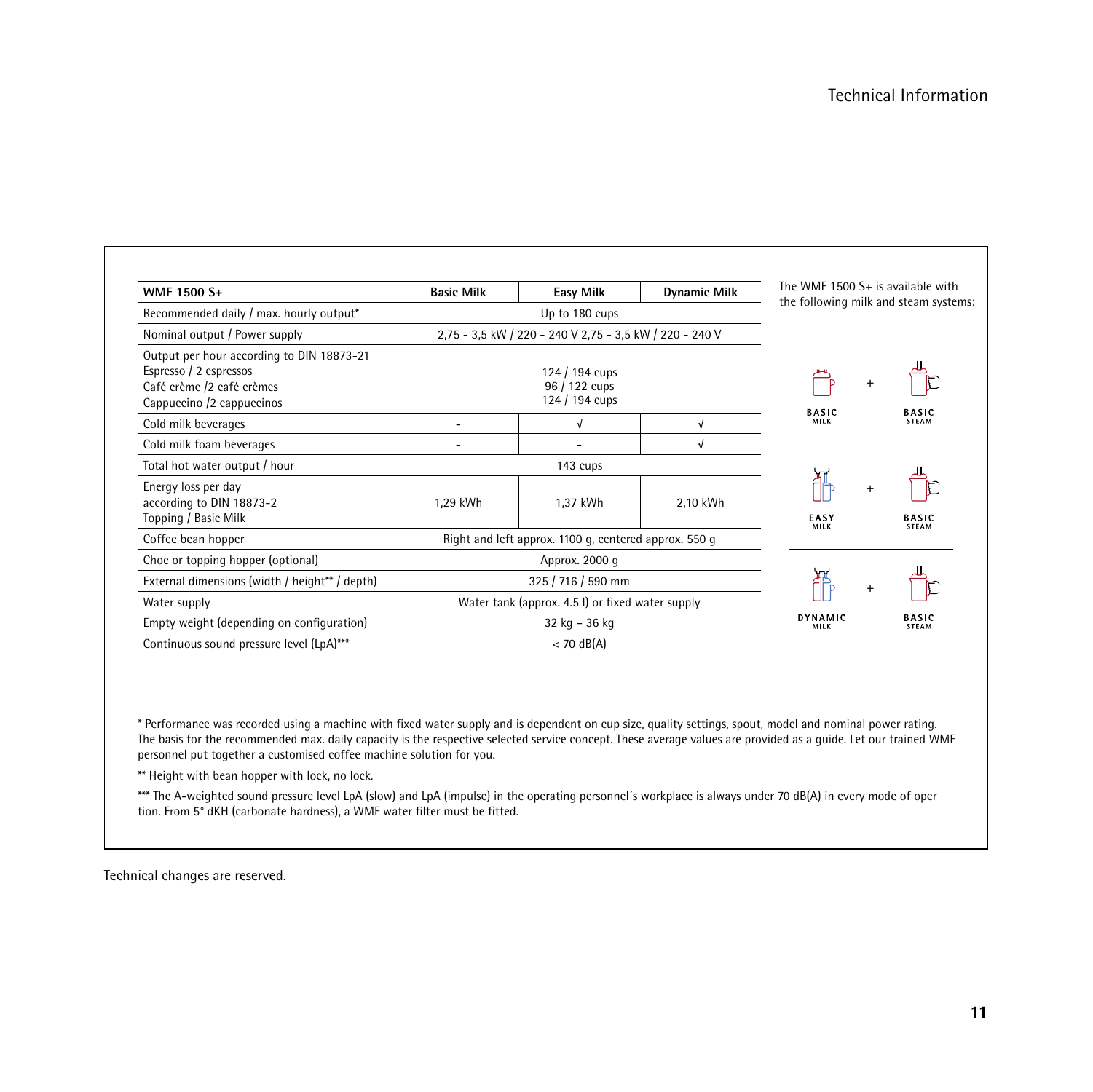# **Additional devices**

## A comprehensive portfolio of auxiliary devices.

The new WMF Syrup Station ensures an exceptional taste experience for every beverage menu. Thanks to direct connection to a compatible WMF coffee machine, these coffee mix specialities can be saved as standard drinks on the coffee machine display in just a few simple steps, with over 20 different standard icons available. There are no limits to creativity here with the variation of up to four types of syrups, fruit purées or spirits in three different dosing quantities, users can release their individual recipe ideas without restrictions.

Thanks to the new generation design that is perfectly coordinated with the WMF coffee machines, the Center Cooler and Syrup Station are the perfect pair, giving "coffee hubs" an appealingly stylish look.

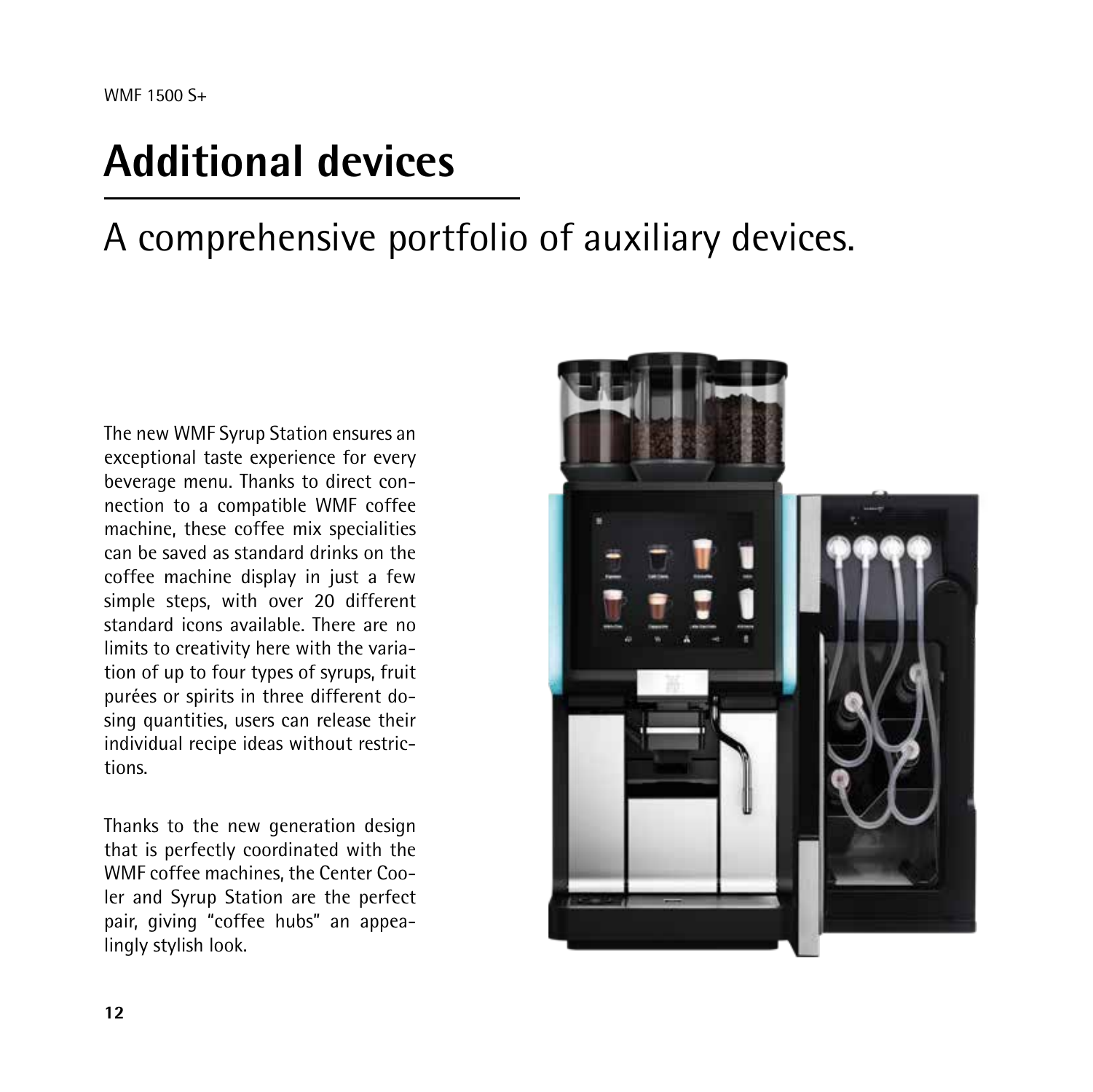

|                                                 | <b>Center Cooler</b>                                                                                         | <b>Cup &amp; Cool</b>                              | Cup rack             | <b>Syrup Station</b> |
|-------------------------------------------------|--------------------------------------------------------------------------------------------------------------|----------------------------------------------------|----------------------|----------------------|
| Power supply                                    | 220-240 V, 50/60 Hz (Europe<br>and Australia)<br>220-230 V, 50/60 Hz (China)<br>120 V, 60 Hz (USA and Japan) | $0.2$ kW<br>220-240 V                              | 0,15 kW<br>220-240 V |                      |
| External dimensions (width /<br>height / depth) | 261 / 530.5 / 469 mm                                                                                         | 286 / 530 / 566 mm                                 | 286 / 530 / 539 mm   | 261 / 530.5 / 469 mm |
| Empty weight                                    | Approx. 16 kg                                                                                                | Approx. 31 kg                                      |                      | Approx. 16 kg        |
| Capacity                                        | 10.5 litres                                                                                                  | 45 to 190 cups                                     | 60 to 260 cups       | $1 - 4$ bottles      |
| Removable seal                                  | Yes                                                                                                          | Yes                                                |                      | Yes                  |
| Lockable                                        | Yes                                                                                                          | Yes                                                | Ξ.                   | Yes                  |
| Milk hose routing                               | At the right and left side<br>possible                                                                       | At the right and left side<br>possible             |                      |                      |
| Sensors                                         | Empty message and tempe-<br>rature monitoring                                                                | Milk empty message, sensor<br>for milk temperature |                      |                      |

Technical changes are reserved.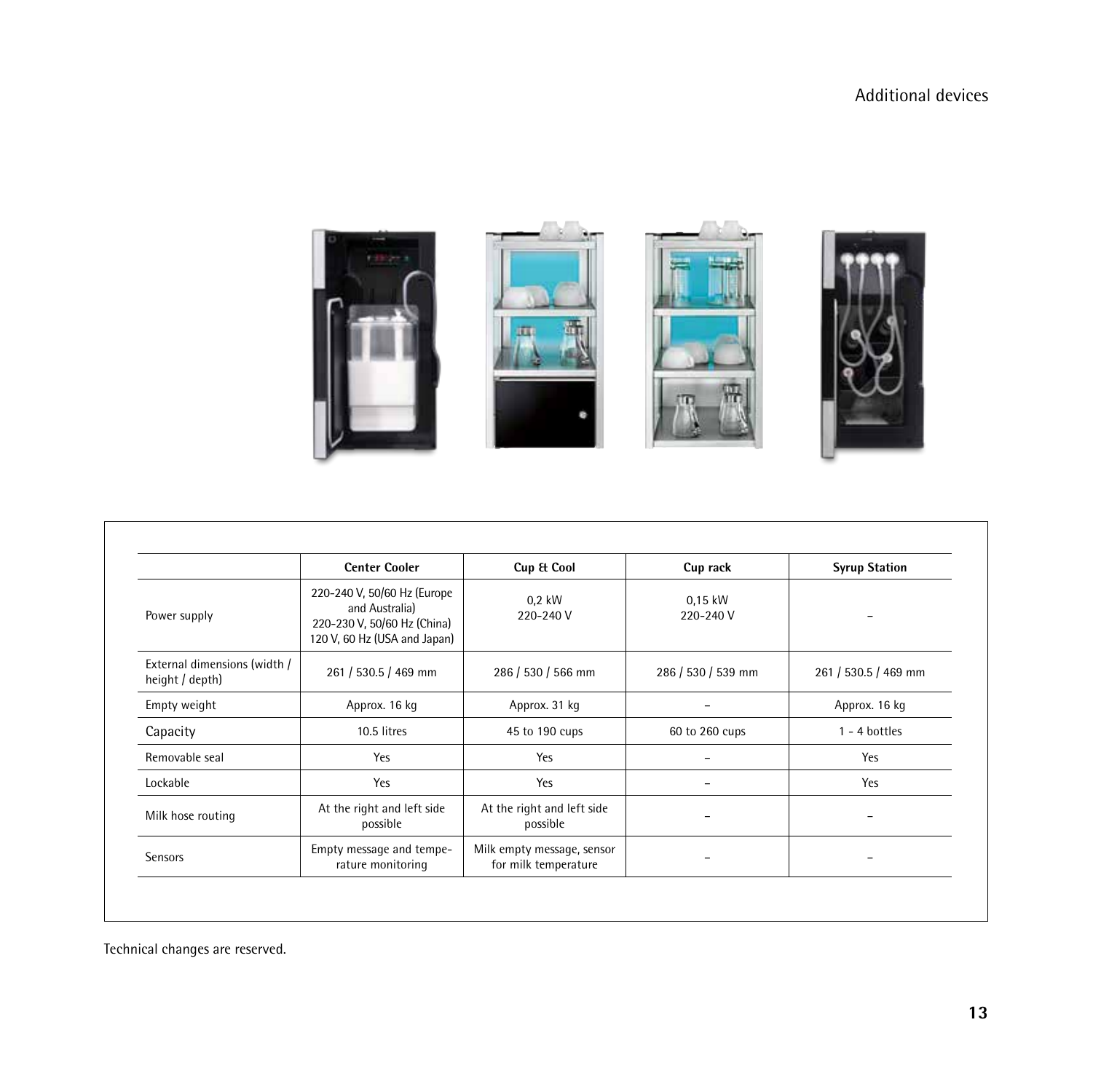#### **Contact Details | How to contact us**

**WMF Group GmbH** Eberhardstrasse 35 73312 Geislingen/Steige

+49 7331 258 482 www.wmf-coffeemachines.com professional-coffeemachines@wmf-group.com

**WMF Austria** Etrichgasse 13 6020 Innsbruck

+43 512 3302 gastro@wmf.at www.wmf-kaffeemaschinen.at

**WMF in Switzerland** Allmendweg 8 4528 Zuchwil

+41 32 681 62 00 vertrieb.schweiz@schaerer.com

**WMF België bvba** Boomsesteenweg 608 2610 Wilrijk

+32 2 478 4876 stijn.lorre@wmf.be www.wmf-coffeemachines.com/nl\_be **WMF Española S.A.** Avda. Llano Castellano, 15 28034 Madrid

+34 91 3341215 maquinasdecafe@wmf.es www.wmf-coffeemachines.es

**WMF United Kingdom Ltd.** 31 Riverside Way UB8 2YF Uxbridge

+44 1895 816100 sales@wmf.uk.com www.wmf-coffeemachines.uk.com

**WMF France SARL** 13-15 Rue Claude Nicolas Ledoux 94000 Créteil

+33 1 49 80 80 10 service.commercial@wmf.fr www.wmf-coffeemachines.fr

**WMF Nederland B.V.** Gyroscoopweg 82-84 1042 AX Amsterdam

+32 20 480 80 85 info@wmf.nl www.wmf-coffeemachines.nl **WMF Japan Corporation K.K.** 23-5 Nishishinbashi 3 - Chome 105 0003 Tokyo

+81 3 54083302 info@wmf-japan.co.jp www.wmf-japan.co.jp

**WMF China** 1318 Sichuan Bei Lu, ICP, Unit 908 200080 Shanghai

+8621 2601 6396 coffeemachine@wmf-ap.com www.wmf-pcm.cn

**WMF Latin America** Prime Time Tower, Piso 6 / Oficina 6A, Ave. La Rotonda Costa del Este, Ciudad de Panama +41795158903 christoph.oliver@wmf.de www.wmf-coffeemachines.com

**WMF Americas Inc.** 275 Bryan Road Dania Beach, Florida 33004

+1 888 496 3435 coffee@wmfnorthamerica.com www.wmf-coffeemachines.us.com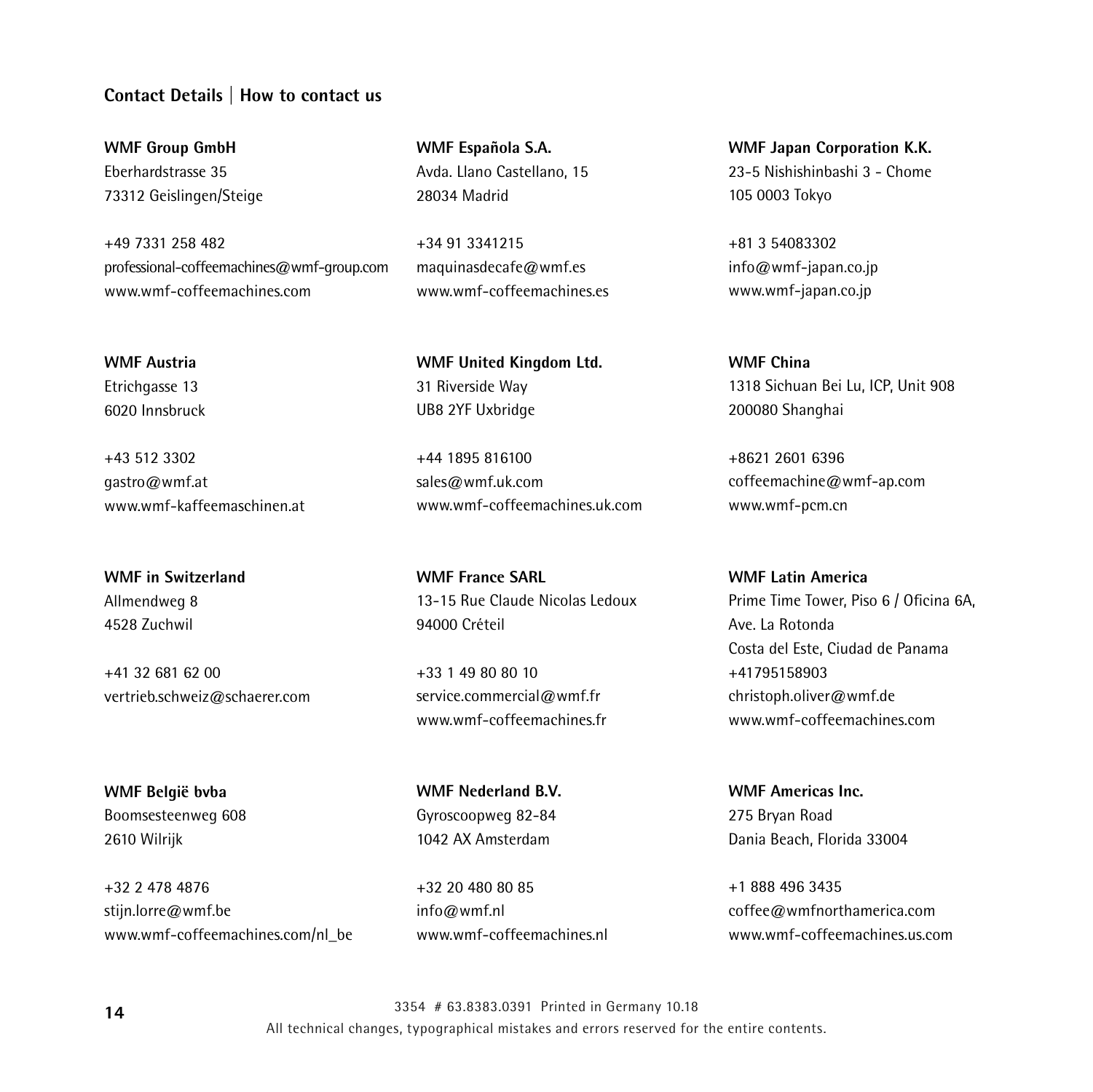